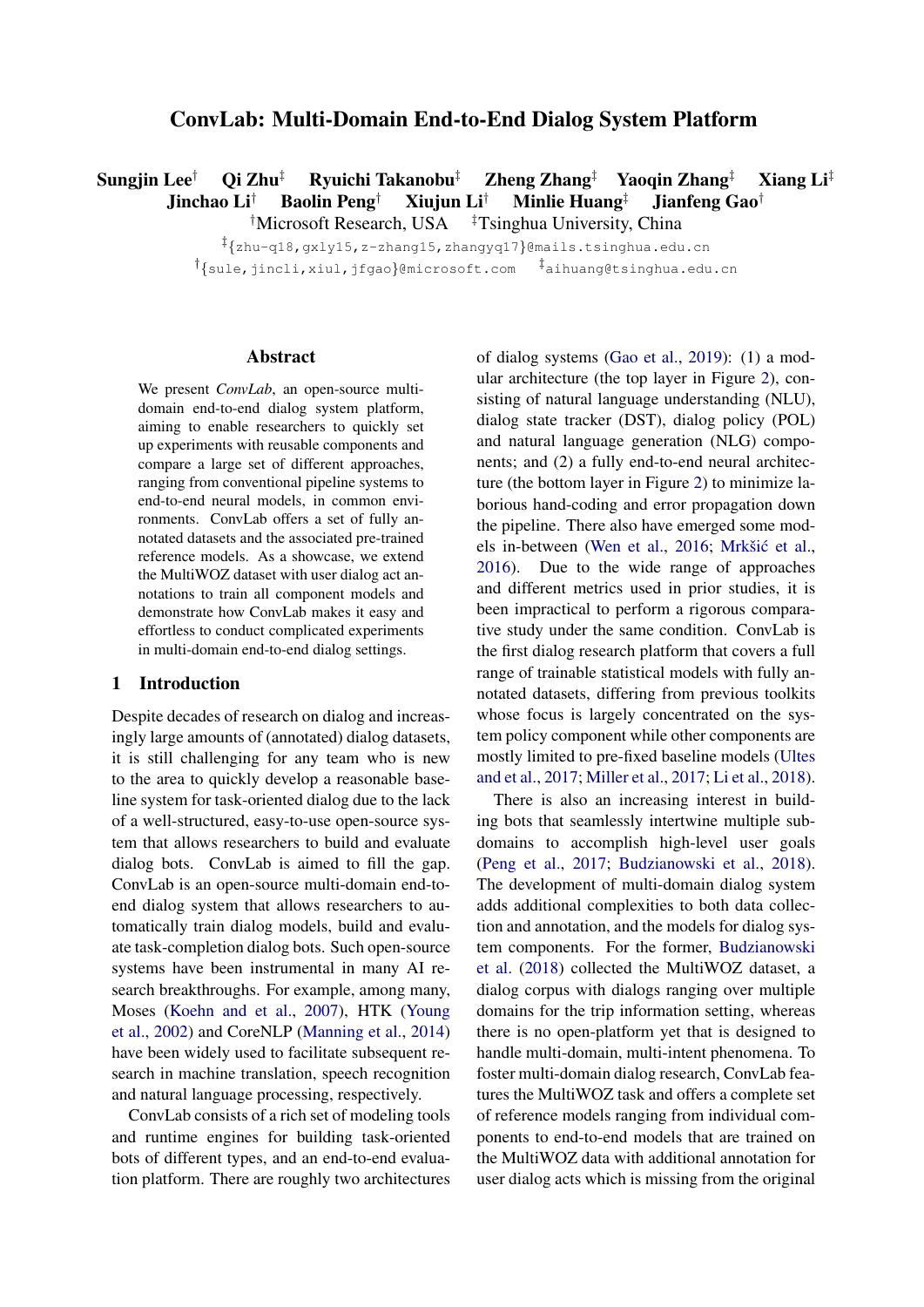<span id="page-1-1"></span>

Figure 1: Overall design of ConvLab.

MultiWOZ dataset. Furthermore, ConvLab will be the standard platform for the multi-domain end-to-end task-completion dialog track in DSTC8<sup>[1](#page-1-0)</sup>.

Finally, to support end-to-end evaluation, ConvLab offers two complementary modules: Amazon Mechanical Turk integration for human evaluation and simulated users for automated evaluation. For user simulation, ConvLab provides both rule-based simulators and data-driven simulators. As data-driven user simulation recently gains more traction, ConvLab makes another contribution as a research platform for advancing user simulation technologies.

The summary of the unique contributions of ConvLab is:

- To the best of our knowledge, ConvLab is the first open-source multi-domain end-toend dialog system that covers a full range of trainable statistical models with associated annotated datasets.
- ConvLab provides a rich set of tools and recipes to develop dialog systems of different types, enabling researchers to compare widely different approaches under the same condition.
- ConvLab provides end-to-end evaluation via both human and simulators.
- We are organizing DSTC8 and releasing ConvLab to the public.

# 2 ConvLab

This section details the design of ConvLab and its flexibility to support a wide range of experiments.

### 2.1 Overall Design

At a high level, to support flexible architectures for multi-domain dialog, ConvLab embraces the

Agents-Environments-Bodies (AEB) design (illustrated in Figure [1\)](#page-1-1) with the following semantics [\(Wah Loon Keng,](#page-5-9) [2017\)](#page-5-9):

Agent an instance of dialog agent.

- Environment an instance of user simulator or human evaluation component.
- Body an incarnation of an agent in the environment – each body stores data that is specific to the associated agent and environment (indicated by the edges in Figure [1\)](#page-1-1): states, actions, rewards, done flags.

With the AEB design, besides the usual single agent and single environment setting, a variety of advanced research experiments, such as multi-agent learning, multi-task learning and roleplay, can be conducted without requiring specialized code for each case.

- Multi-agent learning A centralized agent maps the joint observation of all domains to a joint action. A major drawback of this approach is its exponential growth in the observation-action space with the number of domains. One can address this intractability by factoring the centralized spaces into multi-agent systems (including hierarchical reinforcement learning agents). For example, in Figure [1,](#page-1-1) the centralized agent *Travel* can be decomposed into two separate domain agents *Restaurant* and *Hotel*.
- Multi-task learning An agent can have multiple bodies in different environments for the sake of transfer learning. For example, any agent in Figure [1](#page-1-1) can have its bodies not only in the corresponding environment but also in other environments to learn common knowledge across multiple domains. For example, in Figure [1,](#page-1-1) each agent can learn from all available environments.
- Role play Recently, there has been increased interest in leveraging self-play as an alternative way of training reinforcement learning agents [\(Silver and et al.,](#page-5-10) [2017\)](#page-5-10). Following the same spirit, for task-completion dialogs, one can devise a role play – one agent plays the role of the system while the other agent the user. Such a role play setting can be readily achieved by having two agents talk to each other though a round-robin environment.

<span id="page-1-0"></span><sup>&</sup>lt;sup>1</sup>[https://sites.google.com/dstc.](https://sites.google.com/dstc.community/dstc8/home) [community/dstc8/home](https://sites.google.com/dstc.community/dstc8/home)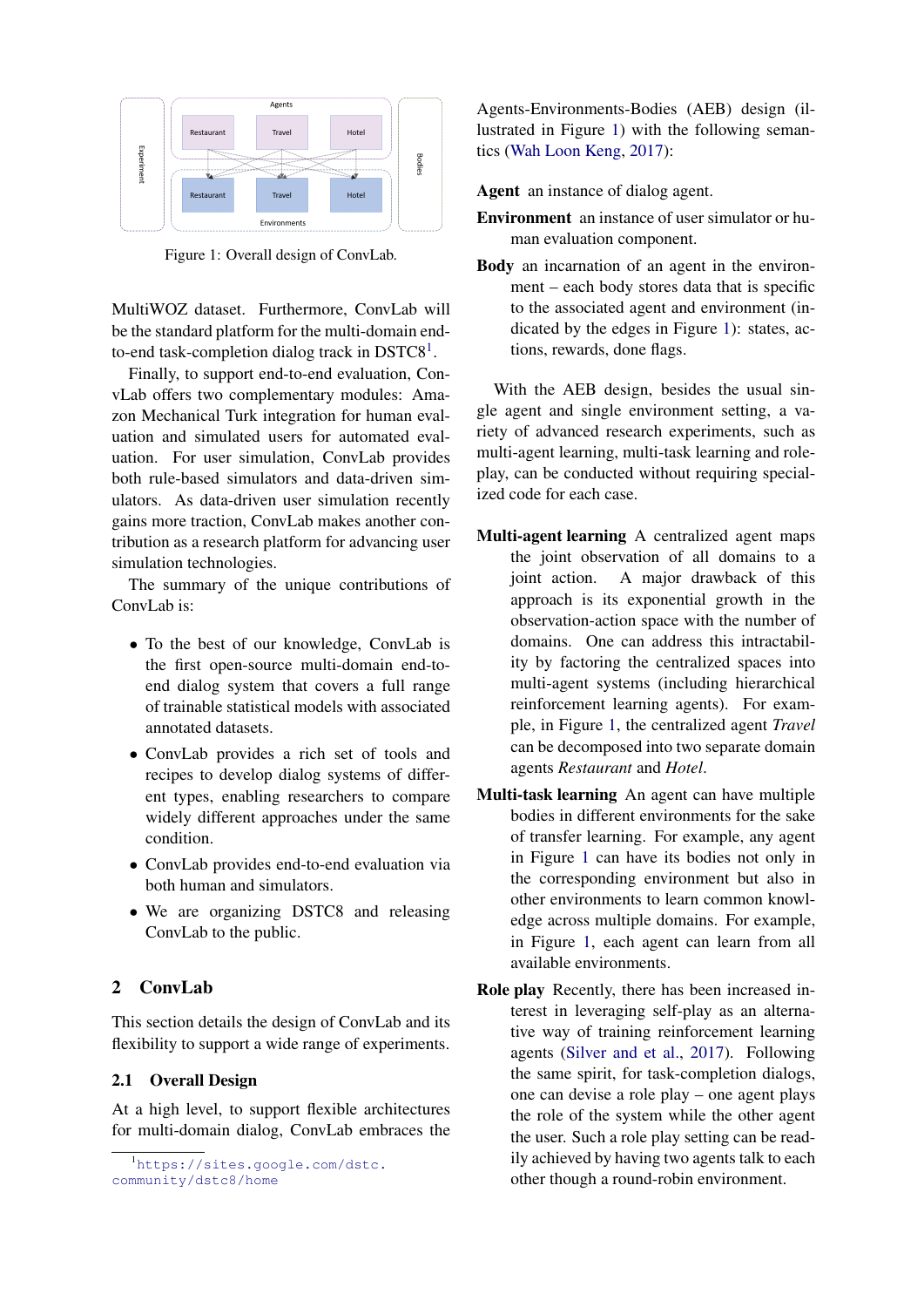To perform systematic comparisons of agents and environments, and to automate hyperparameter search, ConvLab makes use of SLM Lab [\(Wah Loon Keng,](#page-5-9) [2017\)](#page-5-9) and Ray<sup>[2](#page-2-1)</sup> for the experiment component in Figure [1](#page-1-1) which provides multi-level control layers, i.e. Session, Trial and Experiment, and produces evaluation reports for each layer.

- Session Each session initializes the agents and environments and then runs for a pre-defined number of episodes.
- Trial Each trial holds a fixed set of parameter values and runs multiple sessions with random seeds. The trial then analyzes the sessions and takes the average.
- Experiment An experiment is a study where the hyper-parameters are treated as input variables, and the outcome is measured by taskspecific metrics such as success rate and average reward. Search is then automatically conducted to find the hyper-parameters that yield best performance.

ConvLab also helps avoid specifying complicated command line parameters and writing scripts by enabling users to control all relevant functionality via JSON configuration files. A configuration file specifies the model and its parameters for each component of the agent and environment for a given experiment. Thanks to the flexible configuration layer, researchers can build an array of different agents (Section [2.2\)](#page-2-2) and environments (Section [2.3\)](#page-2-3) with only slight modifications in the configuration file. Some example configuration files are presented in Section [4.](#page-4-2)

#### <span id="page-2-2"></span><span id="page-2-0"></span>2.2 Dialog Agent Configuration



Figure 2: A dialog system configuration view.

In Figure [2,](#page-2-0) each layer represents a different way of constructing a dialog system. The top

layer, for example, corresponds to the conventional pipeline architecture consisting of NLU, DST, POL and NLG. Recently, researchers have introduced some models that merge some of the typical components such as word-level dialog state tracking, word-level dialog policy and end-to-end models, resulting in various possible combinations for building a dialog system as shown from the second layer in Figure [2.](#page-2-0) However, comparison among these possibilities in an end-to-end setting has been largely overlooked, partly due to the burden of implementing all comparative systems. With ConvLab, researchers can now focus on any particular component in Figure [2](#page-2-0) while testing the algorithm in an end-to-end setting by simply creating a configuration file with a specification of other components.

## <span id="page-2-4"></span><span id="page-2-3"></span>2.3 Environment Configuration



Figure 3: An environment configuration view.

As shown in Figure [3,](#page-2-4) there are also many different ways of combining components to build an environment. For example, the top layer corresponds to a user simulator operating at the dialog act level which is the typical setting of prior works focusing on developing reinforcement learning methods for dialog policy optimization. As with dialog agent, there are recent attempts on end-toend approaches to avoid requiring expensive annotation [\(Kreyssig et al.,](#page-5-11) [2018\)](#page-5-11). For human evaluation, ConvLab also provides an integration of crowd source platform such as Amazon Mechani-cal Turk<sup>[3](#page-2-5)</sup> as shown in the bottom layer.

#### 2.4 Reference Models

This section describes a set of reference models for each component that are available in the initial release. As we will keep adding new state-of-theart models, the set of reference models available in ConvLab will be extended.

<span id="page-2-1"></span><sup>2</sup><https://github.com/ray-project/ray>

<span id="page-2-5"></span> $3$ ConvLab makes use of ParlAI's MTurk library ([http:](http://parl.ai/static/docs/mturk.html) [//parl.ai/static/docs/mturk.html](http://parl.ai/static/docs/mturk.html)).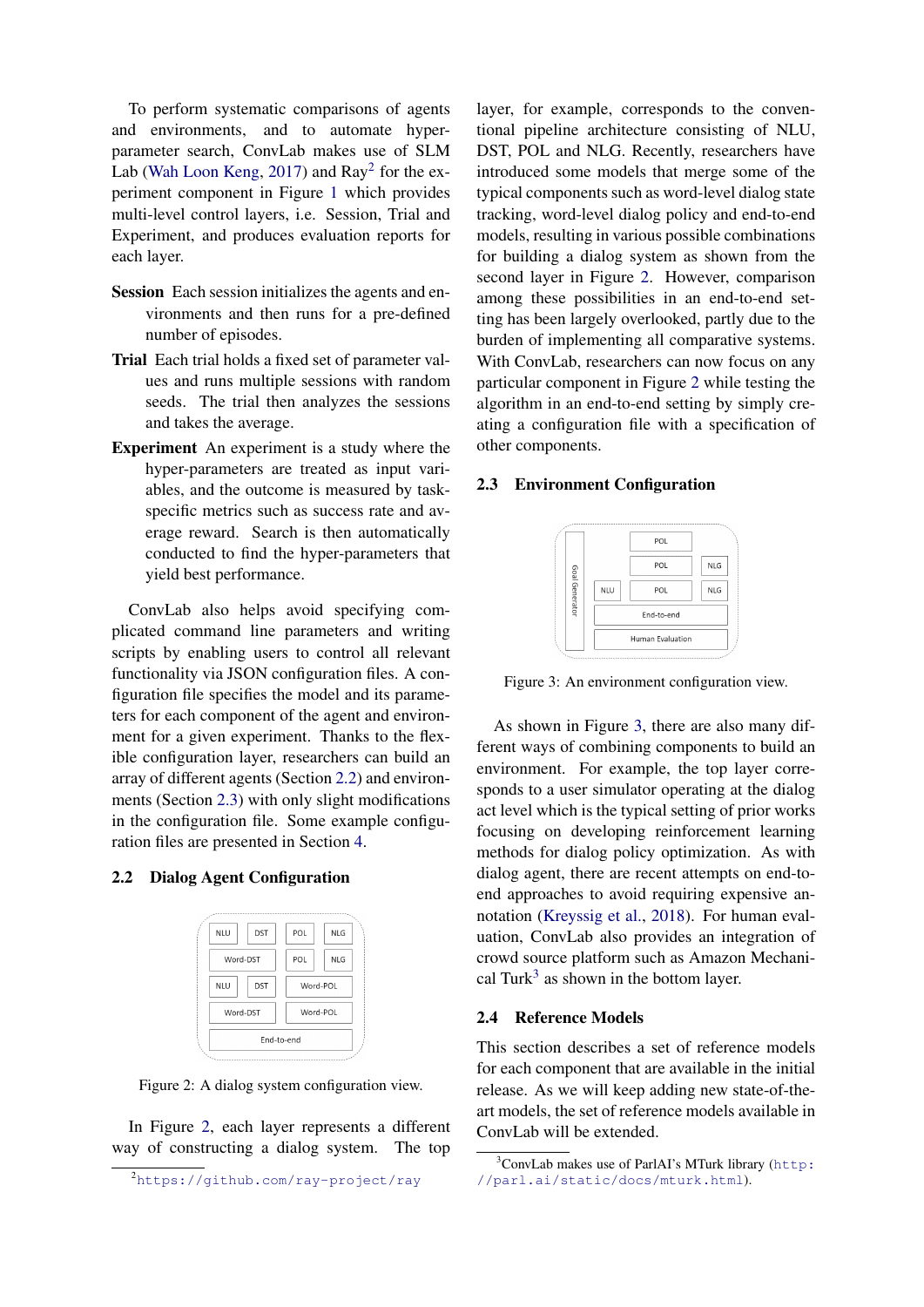Natural Language Understanding For natural language understanding, ConvLab provides three reference models: Semantic Tuple Classifier (STC) [\(Mairesse et al.,](#page-5-12) [2009\)](#page-5-12), OneNet [\(Kim](#page-5-13) [et al.,](#page-5-13) [2017\)](#page-5-13) and Multi-intent LU (MILU). STC can handle multi-domain, multi-intent dialog acts but cannot detect out-of-vocabulary (OOV) values. While OneNet can capture OOVs, it cannot handle multi-intent dialog acts. Thus, ConvLab offers a new MILU model which extends OneNet to process multi-intent dialog acts. For more details on MILU, please refer to the ConvLab site.

Dialog State Tracking The dialog state tracker is responsible for updating the belief state. ConvLab provides a rule-based tracker similar to the baselines in DSTCs [\(Williams et al.,](#page-5-14) [2013\)](#page-5-14) that are adapted to handle multi-domain interactions.

Word-level Dialog State Tracking Word-level DSTs directly take system and user natural language as inputs and update dialog state. ConvLab imports MDBT [\(Ramadan et al.,](#page-5-15) [2018\)](#page-5-15) model which jointly identifies the domain and tracks the belief states by utilizing the semantic similarity between dialog utterances and ontology terms.

System Policy For system policy, ConvLab provides three classes of implementations: handcrafted policy, supervised learning policy and reinforcement learning policy. For reinforcement learning, ConvLab supports a set of popular algorithms: DQN [\(Mnih et al.,](#page-5-16) [2013\)](#page-5-16) and its variants, REINFORCE [\(Williams,](#page-5-17) [1992\)](#page-5-17), PPO [\(Schul](#page-5-18)[man et al.,](#page-5-18) [2017\)](#page-5-18) and its self-imitation variant [\(Oh](#page-5-19) [et al.,](#page-5-19) [2018\)](#page-5-19) . For multi-domain dialog, ConvLab initially offers centralized policies where the policy maps the joint observation of all domains to a joint action and will feature decentralized multiagent approaches as well as hierarchical reinforcement learning approaches [\(Peng et al.,](#page-5-8) [2017\)](#page-5-8).

Natural Language Generation ConvLab provides a template-based model and SC-LSTM [\(Wen et al.,](#page-5-20) [2015\)](#page-5-20) for natural language generation. Each model is able to take the multi-domain, multi-intent dialog acts as input.

Word-level Policy Following [Wen et al.](#page-5-3) [\(2016\)](#page-5-3), word-level policy directly maps a context to response. ConvLab imports the baseline implementation released for the benchmarking pur-

pose by [Budzianowski et al.](#page-4-1) [\(2018\)](#page-4-1) [4](#page-3-0) . The baseline model extends a sequence-to-sequence model [\(Sutskever et al.,](#page-5-21) [2014\)](#page-5-21) with a dialog state encoding and a database query result encoding as additional features to the decoder.

User Policy For user policy, ConvLab provides an agenda-based [\(Schatzmann et al.,](#page-5-22) [2007\)](#page-5-22) user model and data-driven approaches such as HUS and its variational variants [\(Gur et al.,](#page-5-23) [2018\)](#page-5-23). Similar to the system side, each model works at the dialog act level, and can be pipelined with NLU and NLG modules to construct a whole user simulator.

End-to-end Model ConvLab makes available two end-to-end dialog system models: Mem2Seq [\(Madotto et al.,](#page-5-24) [2018\)](#page-5-24) and Sequicity [\(Lei et al.,](#page-5-25) [2018\)](#page-5-25). To support multi-domain intents, Sequicity resets the belief span when the model predicts a topic shift between domains.

# 3 Domains

The initial release of ConvLab offers two domains of differing complexity: MultiWOZ and Movie.

MultiWOZ The main task of the MultiWOZ domain is to help a tourist in a various situations involving multiple sub-domains such as requesting basic information about attractions and booking a hotel room. Specifically, there are 7 sub-domains - Attraction, Hospital, Police, Hotel, Restaurant, Taxi, Train. The annotated data consists of 10,438 dialogs. The average number of turns are 8.93 and 15.39 for single and multi-domain dialogs, respectively. ConvLab features additional annotations for user dialog acts and pre-trained reference models for all dialog system components and user simulators. Furthermore, ConvLab provides a set of end-to-end neural dialog models that are trained on the data.

Movie ConvLab imports the Movie domain from Microsoft Dialog Challenge [\(Li et al.,](#page-5-7) [2018\)](#page-5-7), encouraging researchers to continue working on the movie ticket booking task with enhanced tools. The annotated dataset consists of 2,890 dialogs, with approximately 7.5 turns per dialog on average. ConvLab offers a complete reference set of

<span id="page-3-0"></span><sup>4</sup>[https://github.com/budzianowski/](https://github.com/budzianowski/multiwoz) [multiwoz](https://github.com/budzianowski/multiwoz)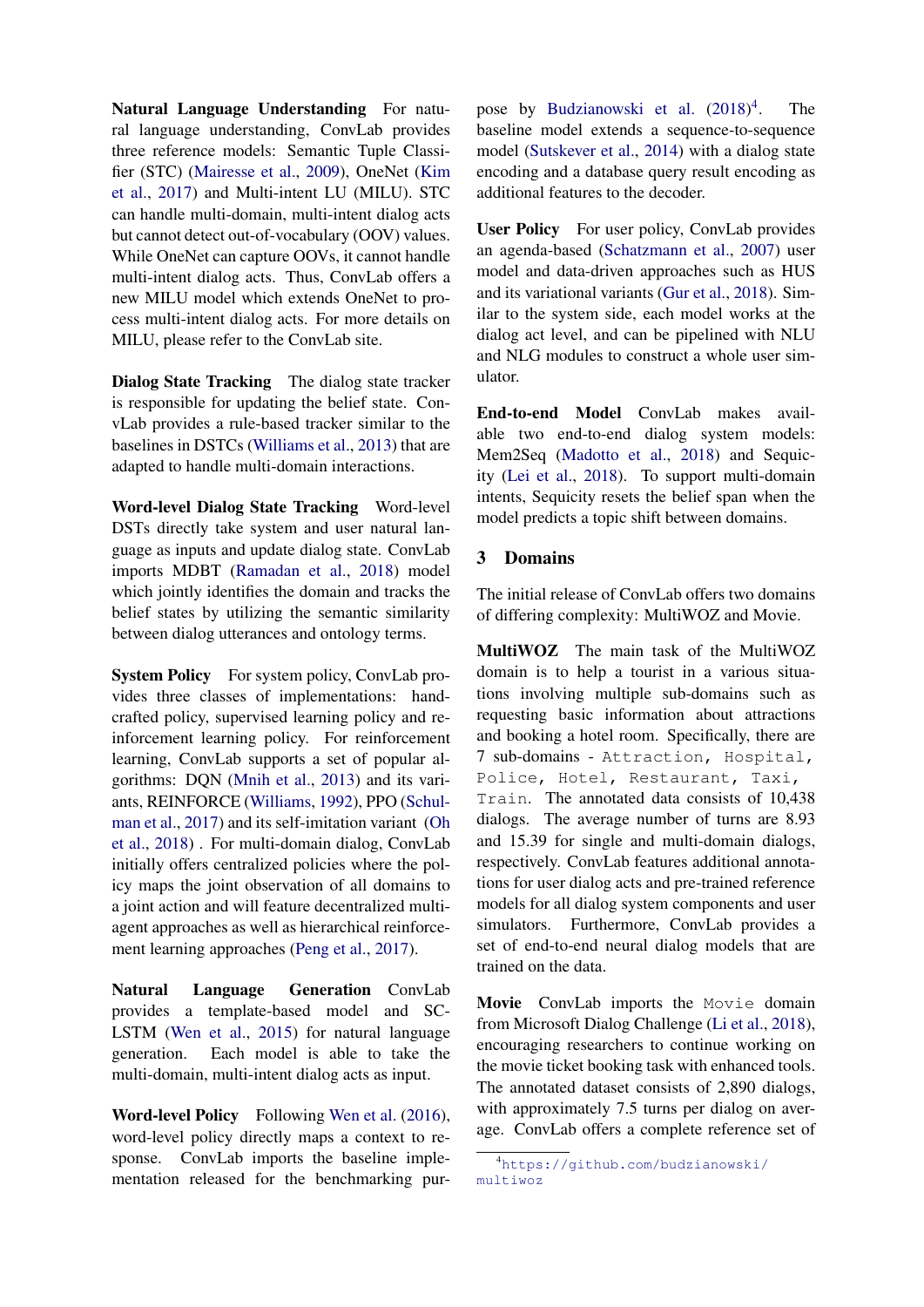models trained on the data for both agent and user simulator.

We plan to add more domains such as the Taxi and Restaurant domains from Microsoft Dialog Challenge.

# <span id="page-4-2"></span>4 Demo

To demonstrate a glimpse of some working systems, this section presents two end-to-end experiments: 1) a comparison between NLU with rulebased DST and word-level DST; 2) a comparison between rule-based policy with NLG and wordlevel policy.

Experiment 1 Word-level DSTs often have shown higher performance than typical DSTs that take input from NLU [\(Ramadan et al.,](#page-5-15) [2018;](#page-5-15) Mrkšić et al., [2016\)](#page-5-4), but none of prior works confirmed the performance improvement in an end-toend setting. Thanks to the flexible configuration interface and pre-trained reference models, with ConvLab, one can easily set up end-to-end experiments by simply modifying a few lines in the config files as listed in Table [1.](#page-4-3) While the overall accuracies of the rule-based DST and the word-level DST are  $90.2\%$  and  $89.7\%$ , respectively, the endto-end task success rates are 69.05% and 16.67%. This clearly shows the gap between componentlevel performance and end-to-end performance. A detailed analysis on this is left for future work.

Experiment 2 Though word-level policy obtains an increasing traction, most studies only report corpus-based metrics such as BLEU and pseudo-success rate (i.e. success means all requested attributes are answered). This makes it hard to compare such approaches with conventional policies that are typically evaluated with task success metrics. Due to the space limitations, we omit the experimental config which is largely the same as the config listed on the left column in Table [1](#page-4-3) except that the policy and nlg sections under the agent section are now replaced with a corresponding word policy section. While the reported pseudo-success rate on test data is 60.96%, the success rate with a user simulator is 16.16%. This is also much lower than 69.05%, the performance of its counterpart with rule-based policy and NLG. Thus, there is huge room for improvement of the word-level policy in end-to-end settings.

<span id="page-4-3"></span>

| NLU and rule-based DST                                                                                                                                                                                                                                                                                                                                                                                                                          | Word-level DST                                                                                                                                                                                                                                                                                                                                                                                                                                                                                                |
|-------------------------------------------------------------------------------------------------------------------------------------------------------------------------------------------------------------------------------------------------------------------------------------------------------------------------------------------------------------------------------------------------------------------------------------------------|---------------------------------------------------------------------------------------------------------------------------------------------------------------------------------------------------------------------------------------------------------------------------------------------------------------------------------------------------------------------------------------------------------------------------------------------------------------------------------------------------------------|
| {"multiwoz": {<br>"agent": [{<br>"name": "DialogAgent",<br>$"$ nlu": {                                                                                                                                                                                                                                                                                                                                                                          | {"multiwoz": {<br>"agent": [{                                                                                                                                                                                                                                                                                                                                                                                                                                                                                 |
| "name": "OneNet"<br>Ι,<br>"dst":<br>"name": "RuleDST"<br>$\}$ ,<br>"policy": {<br>"name": "ExternalPolicy",<br>"algorithm": {<br>"name": "RulePolicy"<br>ł<br>١,<br>$"nlq"$ : {<br>"name": "TemplateNLG",<br>"is user": false<br>}<br>$\vert$ ],<br>$"env"$ : [{<br>"name": "multiwoz",<br>"nlu" :<br>"name": "OneNet"<br>١.<br>"policy": {<br>"name": "UserPolicyAgenda"<br>$\}$ ,<br>$"nlq"$ : {<br>"name": "TemplateNLG",<br>"is user": true | "name": "DialogAgent",<br>"word-dst": {<br>"name": "MDBT"<br>Ι,<br>"policy": {<br>"name": "ExternalPolicy",<br>"algorithm": {<br>"name": "RulePolicy"<br>$\rightarrow$<br>١.<br>$"nlq"$ : {<br>"name": "TemplateNLG",<br>"is user": false<br>$\mathcal{F}$<br>$\vert \cdot \vert$<br>$"env"$ : [{<br>"name": "multiwoz",<br>$"$ nlu": {<br>"name": "OneNet"<br>Ι,<br>"policy": {<br>"name": "UserPolicyAgenda"<br>$\}$ ,<br>$"nlq"$ : {<br>"name": "TemplateNLG",<br>"is user": true<br>J.<br>"max $t$ ": 40, |
| "max $t$ ": 40,<br>"max tick": 20000,<br>$\mathcal{L}$<br>"body": $\{$<br>"product": "outer",<br>"num": 1<br>日                                                                                                                                                                                                                                                                                                                                  | "max_tick": 20000,<br>$\vert \cdot \vert$ ,<br>"body": {<br>"product": "outer",<br>"num": 1<br>${}^{1}$                                                                                                                                                                                                                                                                                                                                                                                                       |

Table 1: Example configs for comparing a system using word-level DST (right) with one using NLU and rulebased DST (left).

# 5 Code and Resources

The ConvLab platform is publicly available from <http://convlab.github.io>. Datasets and other resources such as tutorials and documentations can be found in the site.

# 6 Conclusion

We presented *ConvLab*, an open-source multidomain end-to-end dialog system platform, that enables researchers to quickly set up experiments and compare different approaches without much effort. We will keep extending ConvLab by adding new state-of-the-art models going forward. The multi-domain end-to-end task completion dialog track in DSTC8 will employ ConvLab as the challenge platform, giving rise to a reference use case.

# References

<span id="page-4-1"></span>Paweł Budzianowski, Tsung-Hsien Wen, Bo-Hsiang Tseng, Iñigo Casanueva, Stefan Ultes, Osman Ramadan, and Milica Gašić. 2018. Multiwoz-a large-scale multi-domain wizard-of-oz dataset for task-oriented dialogue modelling. *arXiv preprint arXiv:1810.00278*.

<span id="page-4-0"></span>Jianfeng Gao, Michel Galley, and Lihong Li. 2019.